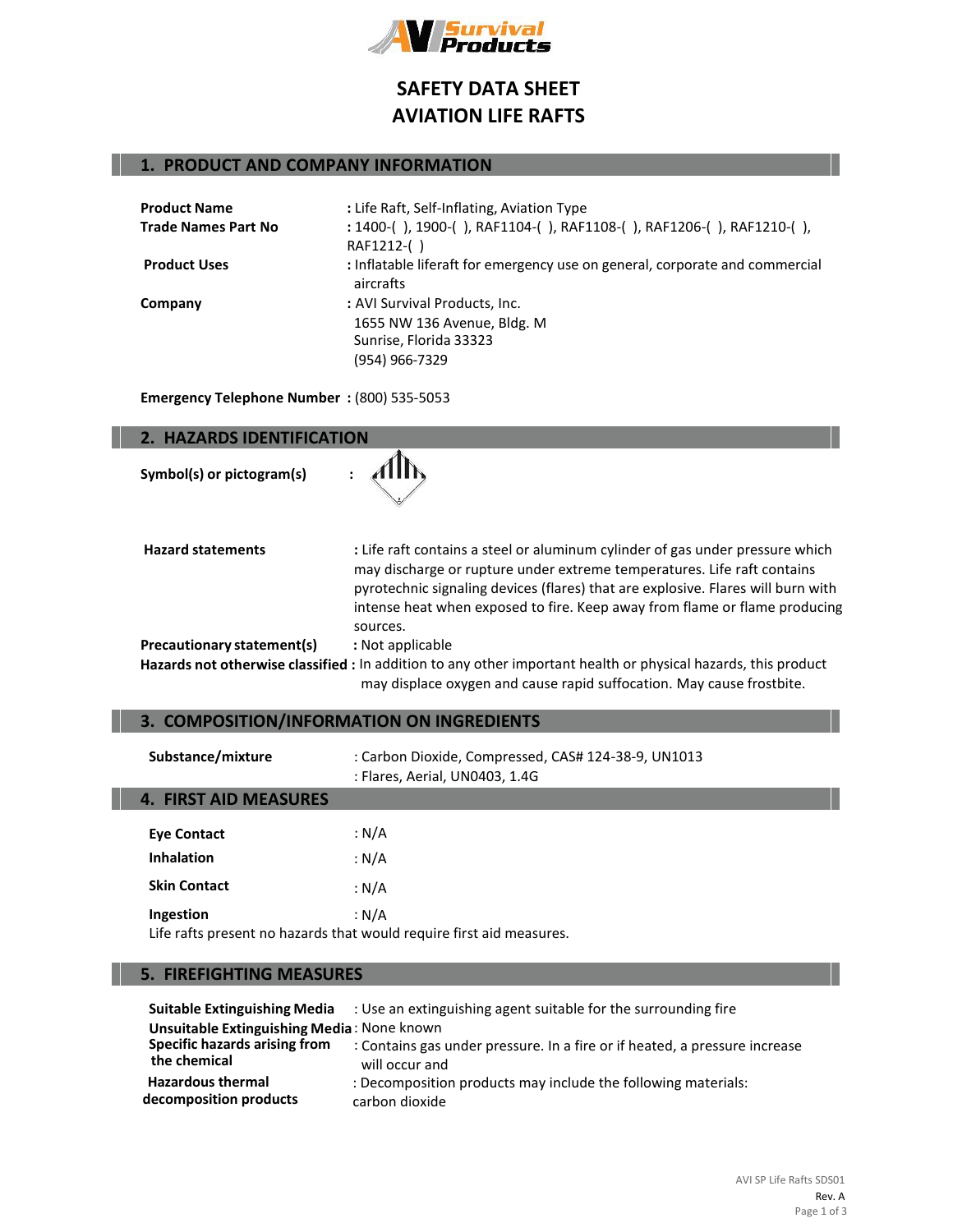

## **6. ACCIDENTAL RELEASE MEASURES**

Hazardous materials are contained in sealed units within packed life raft. Spills should pose no threat if the sealed units are not breached. If compressed gas cylinder ruptures, ventilate area. If pyrotechnic signaling device ruptures, material spilled from unit should be swept away and burned by trained personnel. Ignition sources must be voided. Handle material with care.

#### **7. HANDLING AND STORAGE**

Do not drop the packed life raft. Do not pull the inflation lanyard (painter line) on the raft. Only lift the packed raft by its handles if packed in a fabric valise. If raft is packed in a hard container, lift from bottom. Opening the raft valise or hard container may cause the raft to inflate. Life raft can cause injury if inflated close to people or in a confined area. The life raft's compressed gas cylinder is equipped with a pressure relief device. The device will vent gas from the cylinder if stored at temperatures above 130° F. The raft may partially or fully inflate if the pressure relief device activates.

These units should be stored in a cool, dry area away from danger of sparks, heat or Flame.

## **8. EXPOSURE CONTROLS/PERSONAL PROTECTION**

N/A

# **9. PHYSICAL AND CHEMICAL PROPERTIES**

N/A

# **10. STABILITY AND REACTIVITY**

Life raft is stable under normal conditions. May form harmful fumes under fire conditions.

## **11. TOXICOLOGICAL INFORMATION**

N/A

# **12. ECOLOGICAL INFORMATION**

N/A.

#### **13. DISPOSAL CONSIDERATIONS**

Incineration is the preferred method of disposal of pyrotechnic materials. Any compressed gas released will dissipate into the atmosphere and leave no hazardous waste. Other solid portions of the life raft may be disposed of as domestic waste in accordance with local laws and regulations.

#### **14. TRANSPORT INFORMATION**

|                                   | DOT, ADR, IMDG, IATA                  |
|-----------------------------------|---------------------------------------|
| <b>UN Number</b>                  | UN2990                                |
| <b>UN Proper Shipping Name</b>    | Life Saving Appliance, Self-Inflating |
| <b>Transport Hazard Class(es)</b> | Class <sub>9</sub>                    |
|                                   |                                       |
| DOT                               | 49CFR172.01 and 49CFR173.219          |